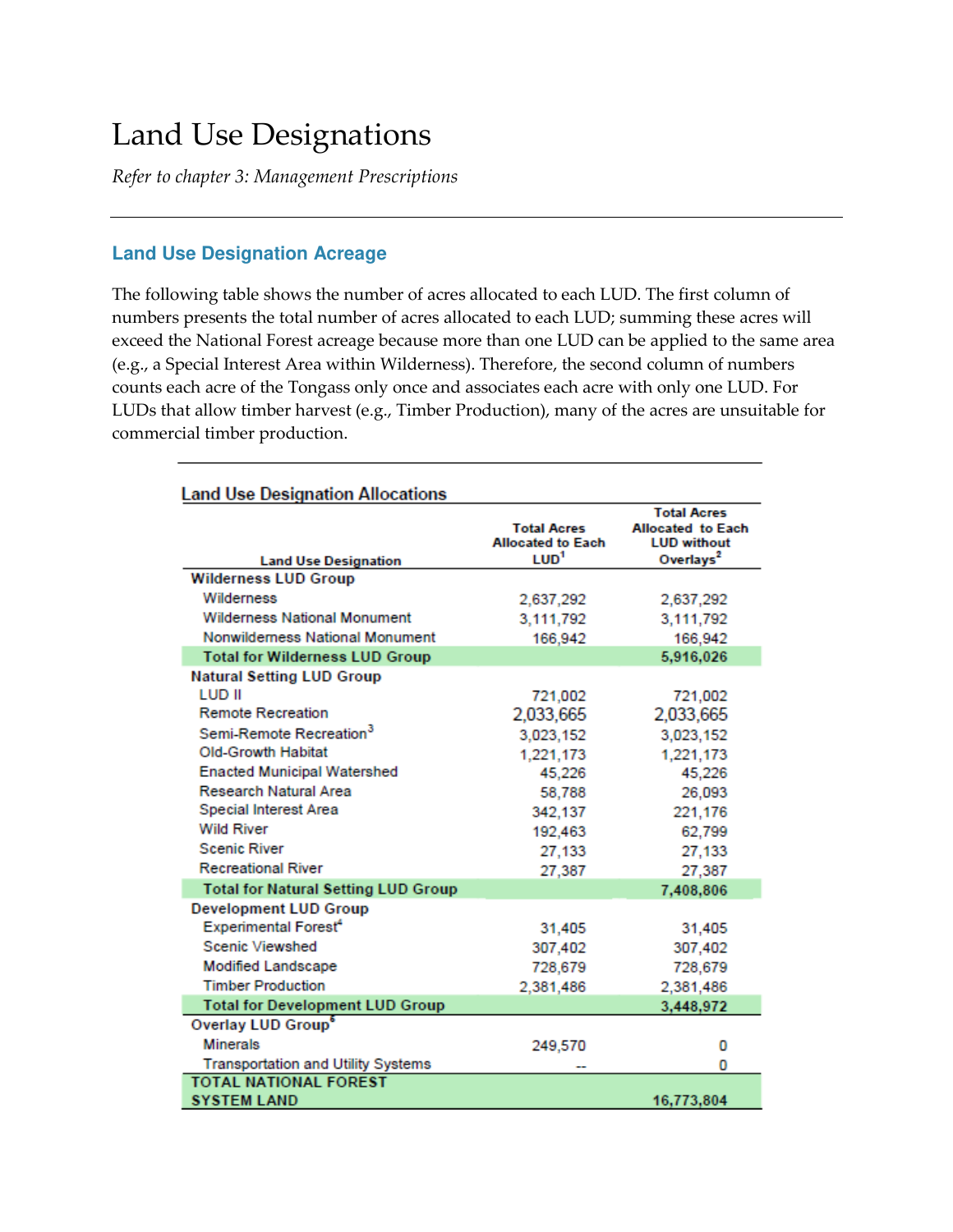# **Wilderness and National Monument Wilderness**

#### **off limits (did not include descriptions)**

## **Research Natural Area**

#### **Goals**

To preserve areas of ecological importance in their natural condition for the purposes of research, monitoring, education, and/or to maintain natural diversity.

To allow natural physical and biological processes to prevail without human intervention.

#### **Objectives**

Provide opportunities for baseline monitoring of ecological processes and non-manipulative research and observation.

Maintain the natural, undisturbed character of each area by:

- Permitting no permanent facilities, and no roads or trails except for research purposes or as otherwise provided by law;
- Recommending withdrawal of the area from mineral entry when necessary, subject to valid existing rights;
- Limiting recreation uses to those that do not affect or alter natural biological processes; and
- Allowing vegetative manipulation, fish enhancements, wildlife improvements, and/or soil and water improvements only if they will provide a closer approximation of natural conditions than would be possible otherwise.

## **Desired Condition**

All Research Natural Areas (RNAs) on the Tongass National Forest are characterized by essentially unmodified environments in which natural ecological processes prevail. They remain undisturbed by human uses or activities, and provide quality opportunities for nonmanipulative scientific research, observation, and study. The RNA network is representative of the predominant vegetation types, wildlife habitats, and aquatic communities of the Tongass. The "National Hierarchical Framework of Ecological Units" is used to identify sites to be represented in the RNA network. RNAs are used as monitoring reference areas to evaluate other lands where management activities are undertaken to assess the effectiveness of various standards, guidelines, and mitigation measures in reducing or preventing adverse environmental effects.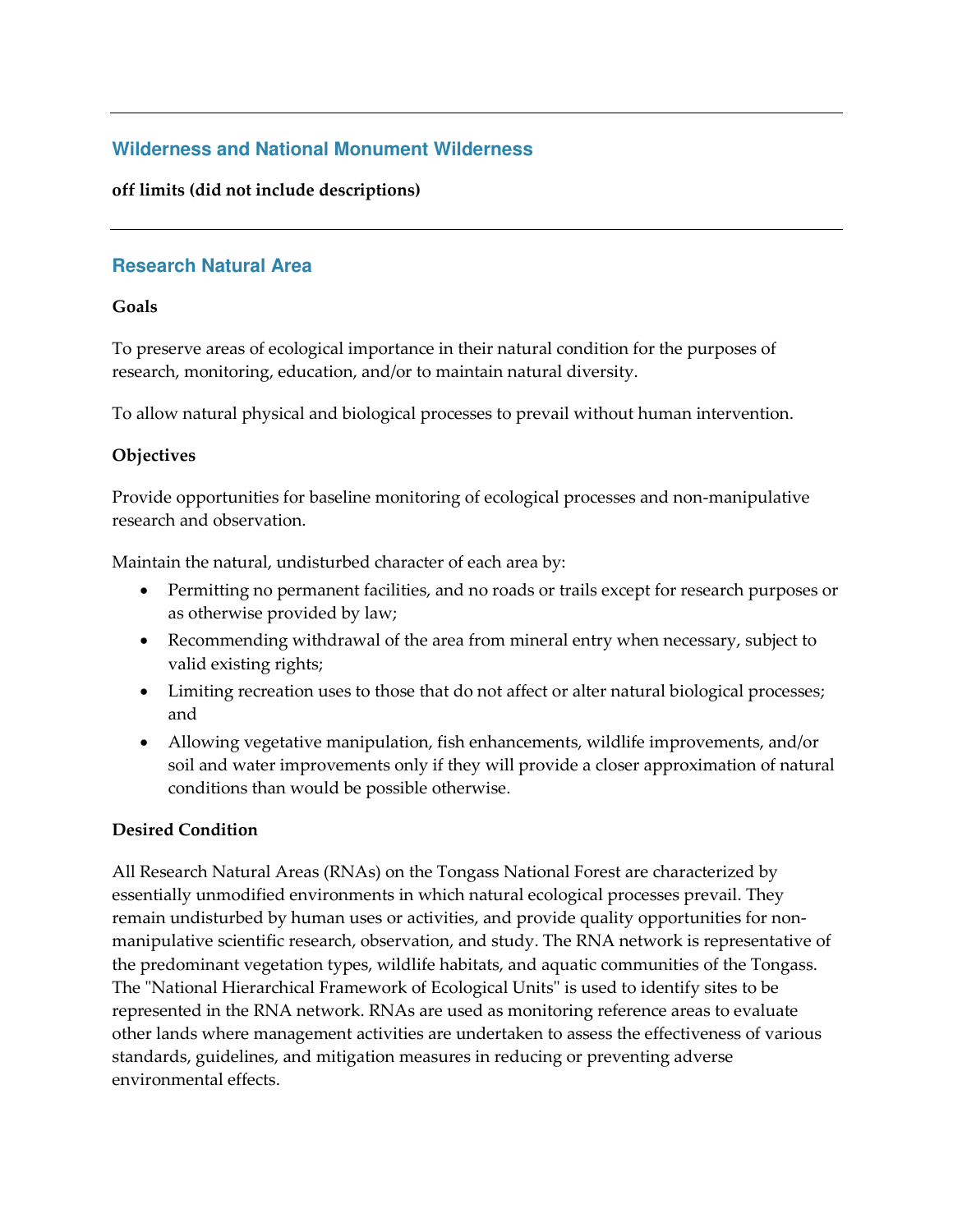# **Special Interest Area**

#### **Goals**

To provide for the inventory, maintenance, interpretation, and protection of the existing characteristics and attributes of areas with unique cultural, geological, botanical, zoological, recreational, scenic, or other special features.

#### **Objectives**

Provide opportunities for public study, use, and enjoyment of unique natural areas that are suitable to, and do not compromise, the characteristics of each area.

Allow only facilities and recreation developments that contribute to the interpretation of natural features or provide for compatible public uses, and that blend with the natural setting.

Provide for existing Recreation Opportunity Spectrum (ROS) opportunities and activities, unless public use is specifically restricted for the protection of other resources.

Consider withdrawing each area from mineral entry, subject to valid existing rights, on a caseby-case basis, if mineral development would not be consistent with protecting the unique features of the area.

Apply the High Scenic Integrity Objective except around developed interpretive facilities, and other developments or structures.

Allow fish, wildlife, and/or soil and water improvements if they are compatible with the purposes for which each Special Interest Area was established.

Develop management plans for those Special Interest Areas needing specific direction for achieving these goals and objectives.

## **Desired Condition**

All Special Interest Areas on the Tongass National Forest are characterized by generally unmodified environments in which unique natural features are preserved. They remain largely undisturbed by human uses or activities, except for localized interpretive purposes and, in some cases, recreation developments, and provide quality opportunities for public study, use, and enjoyment. Each is an example of one or more cultural, geological, botanical, zoological, paleontological, or other special features unique within the Tongass.

• Cultural areas possess prehistoric/historic sites, buildings, or artifacts of National Register of Historic Places Significance or having special cultural associations with Native Americans.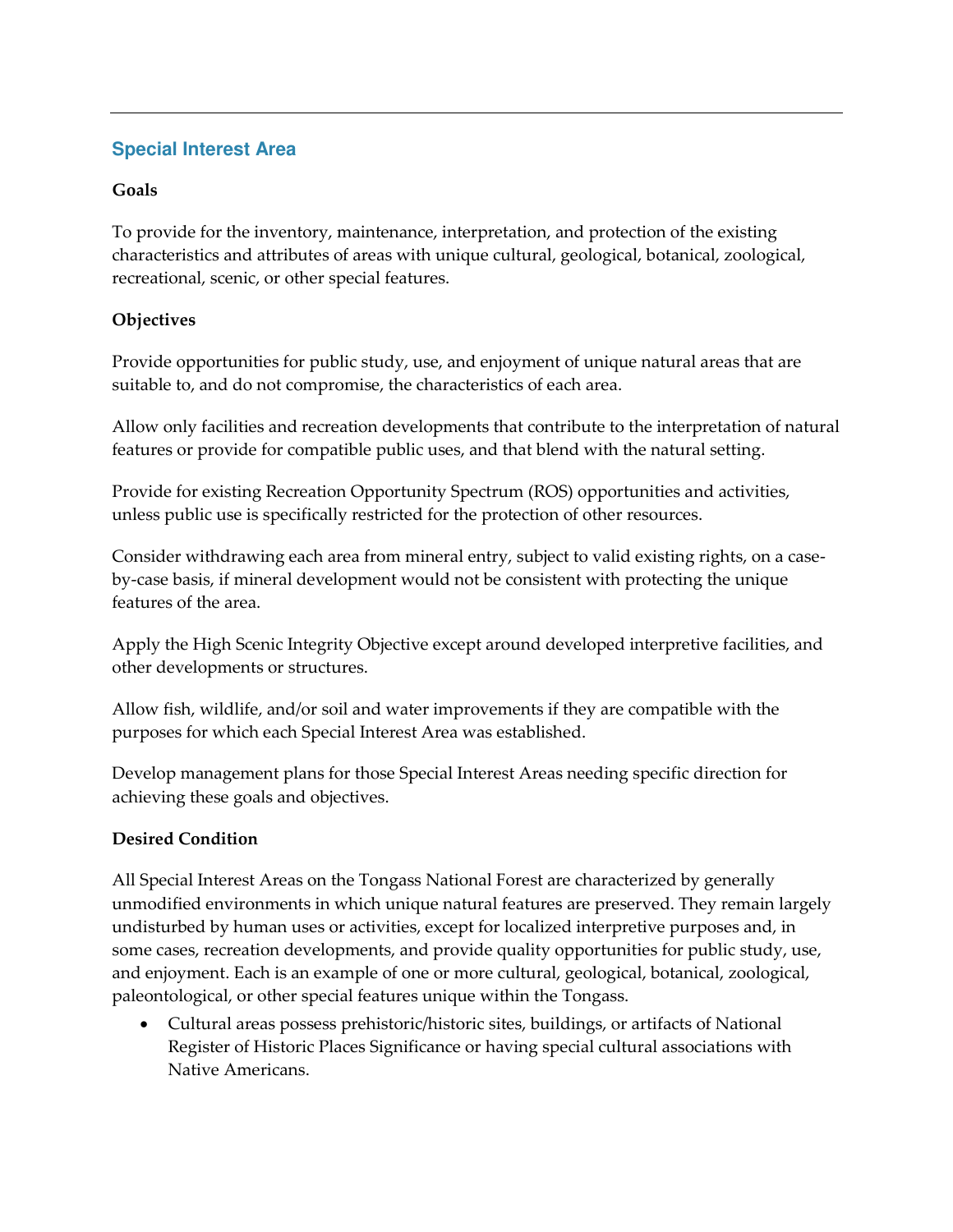- Scenic areas are comprised of landscapes of outstanding beauty or natural characteristics, such as glaciers, alpine, and areas of diverse vegetative patterns/coverage. These are areas that could be viewed for a long duration from specific vantage points, such as developed recreation sites, trails, anchorages, travel routes, and communities.
- Geological areas have unique geologic features of the earth's development, including caves, volcanic features, stratigraphic and structural features, and fossilized specimens of plants and animals.
- Botanical areas contain specimens or groups of plants, plant groups, and plant communities that are significant because of form, color, occurrence, habitat location, life history, arrangement, ecology, environment, rarity, and/or other features.
- Zoological areas contain unique or significant animals, animal groups, or animal communities, habitat, location, life history, ecology, environment, rarity, or other features.

# **Remote Recreation**

## **Goals**

To provide extensive, unmodified natural settings for primitive types of recreation and tourism.

To provide opportunities for independence, closeness to nature, and self-reliance in environments offering a high degree of challenge and risk.

To minimize the effects of human uses, including subsistence use, so that there is no permanent or long-lasting evidence.

## **Objectives**

Manage recreation and tourism use and activities to meet the levels of social encounters, on-site developments, methods of access, and visitor impacts indicated for the Primitive Recreation Opportunity Spectrum (ROS) class.

Provide trails and primitive facilities that are in harmony with the natural environment and promote primitive recreation experiences.

Apply the High Scenic Integrity Objective.

Fish enhancement projects may occur. Design wildlife habitat improvements to emulate natural conditions and appearance.

#### **Desired Condition**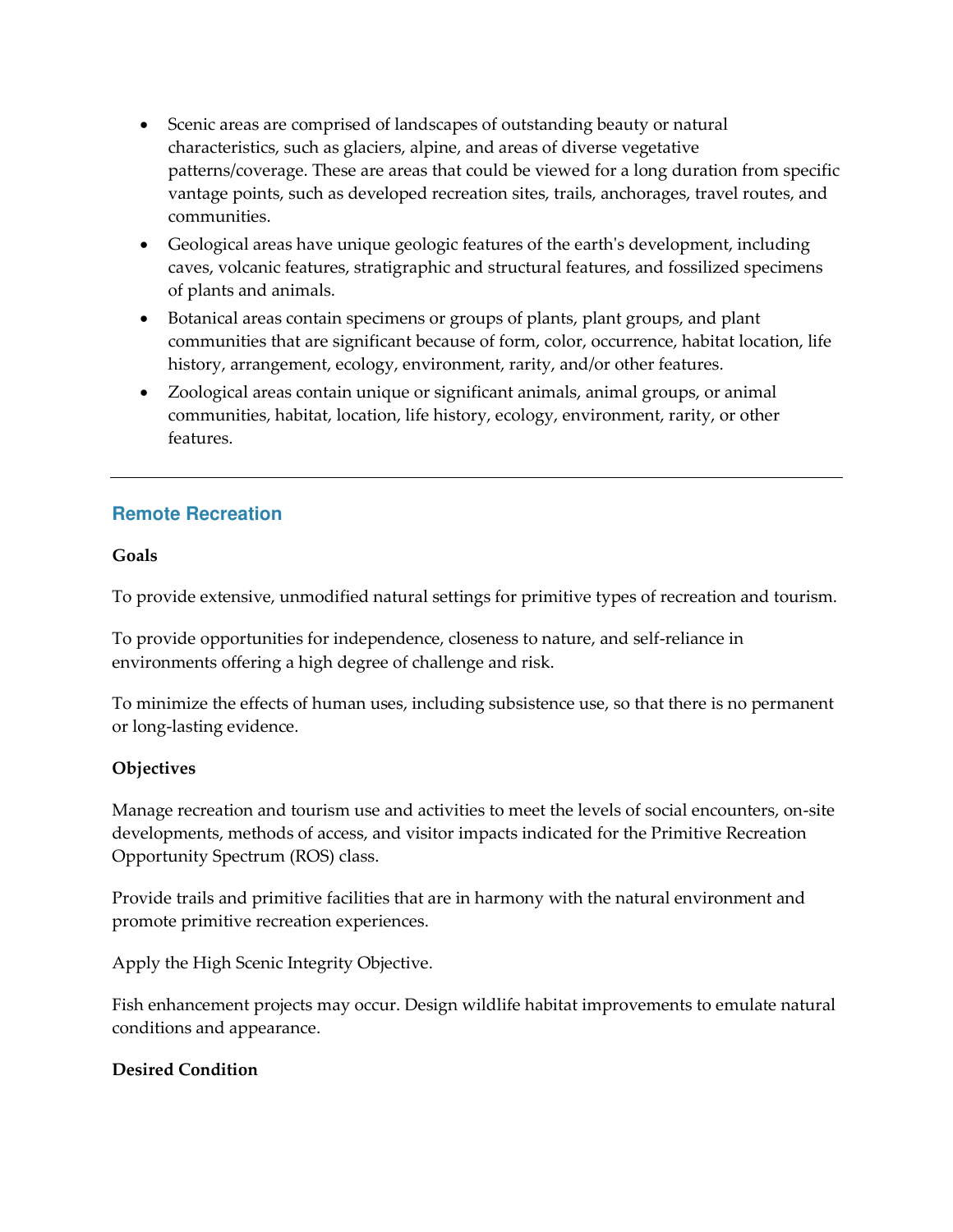Areas in the Remote Recreation LUD are characterized by extensive, unmodified natural environments. Ecological processes and natural conditions are not noticeably affected by past or current human uses or activities. Users have the opportunity to experience independence, closeness to nature, solitude and remoteness, and may pursue activities requiring self-reliance in an environment that offers a high degree of challenge and risk. Interactions between users are infrequent. Motorized access is limited to traditional means: boats, aircraft, and snowmachines. Facilities and structures are minimal and rustic in appearance.

# **Municipal Watershed**

The emphasis of this LUD is to provide protection of municipal water supplies for the following incorporated cities and boroughs: Ketchikan, Petersburg, Sitka, Juneau, Wrangell, Kake, Klawock, Craig, and Hydaburg. For the Petersburg watershed, consult 36 CFR 251.35. See Forest-wide Soil and Water Standards and Guidelines for state-classified public water supply source watershed protection outside of the Municipal Watershed LUDs.

#### **Goals**

To maintain these watersheds as municipal water supply reserves, in a manner that meets provisions of the Safe Drinking Water Act and State of Alaska Drinking Water Regulations and Water Quality Standards, in accordance with Forest Service Manual (FSM) 2542 and 36 CFR 251.9.

#### **Objectives**

Limit most management activities to the protection and maintenance of natural resources. Consult with Alaska Department of Environmental Conservation and affected municipalities prior to authorizing activities that are likely to cause pollution.

#### **Desired Condition**

Lands managed as Municipal Watersheds are generally in a natural condition. Facilities or structures to provide municipal water supplies may be present. Uses or activities that could adversely affect water quality or supply do not occur. These watersheds provide municipal water that meets State of Alaska Drinking Water Regulations and Water Quality Standards.

## **Old-Growth Habitat**

## **Goals**

Maintain areas of old-growth forests and their associated natural ecological processes to provide habitat for old-growth associated resources.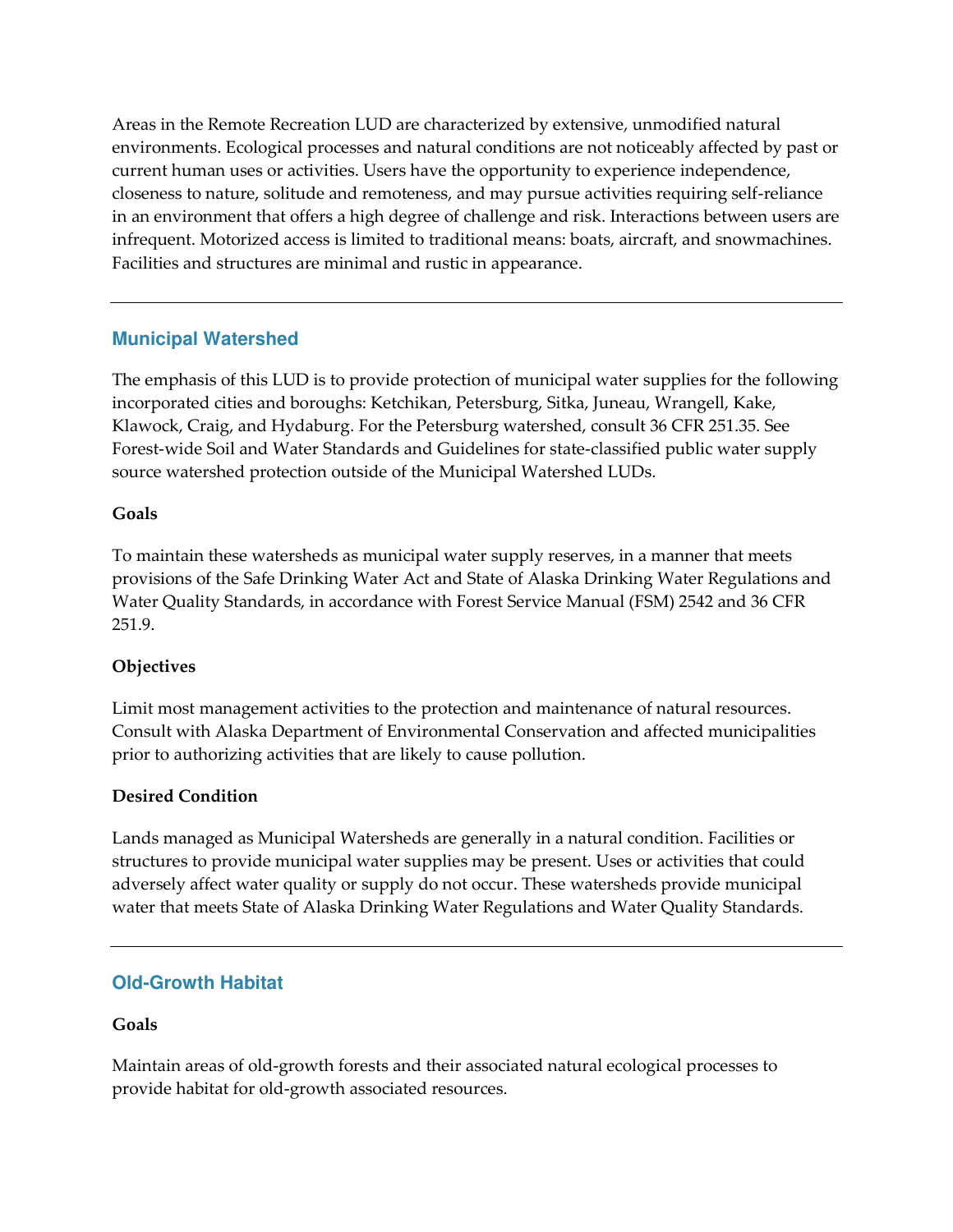Manage early seral conifer stands to achieve old-growth forest characteristic structure and composition based upon site capability. Use old growth definitions as outlined in Ecological Definitions for Old-growth Forest Types in Southeast Alaska (R10-TP-28).

#### **Objectives**

Provide old-growth forest habitats, in combination with other LUDs, to maintain viable populations of native and desired non-native fish and wildlife species and subspecies that may be closely associated with old-growth forests.

Contribute to the habitat capability of fish and wildlife resources to support sustainable human subsistence and recreational uses.

Maintain components of flora and fauna biodiversity and ecological processes associated with old-growth forests.

Allow existing natural or previously harvested early seral conifer stands to evolve naturally to old-growth forest habitats, or apply silvicultural treatments to accelerate forest succession to achieve old-growth forest structural features. Consider practices such as thinning, release and weeding, pruning, and fertilization to promote accelerated development of old-growth characteristics.

To the extent feasible, limit roads, facilities, and permitted uses to those compatible with oldgrowth forest habitat management objectives.

## **Desired Condition**

All forested areas within this LUD have attained old-growth forest characteristics. A diversity of old growth habitat types and associated species and subspecies and ecological processes are represented.

## **Semi-Remote Recreation**

#### **Goals**

To provide predominantly natural or natural-appearing settings for semi-primitive types of recreation and tourism, and occasional enclaves of concentrated recreation and tourism facilities.

To provide opportunities for a moderate degree of independence, closeness to nature, and selfreliance in environments requiring challenging motorized or non-motorized forms of transportation.

## **Objectives**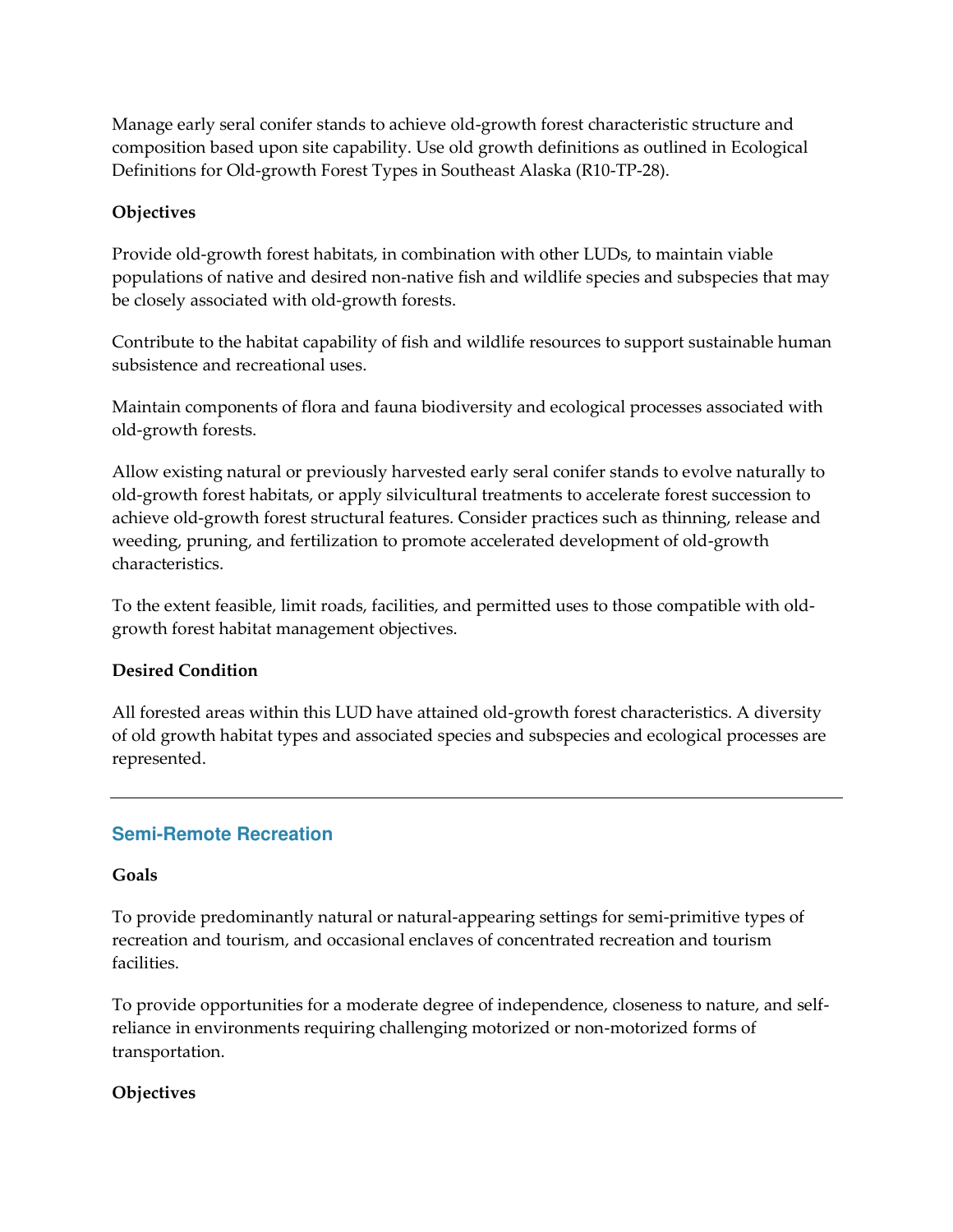Manage recreation and tourism use and activities to meet the levels of social encounters, on-site

developments, methods of access, and visitor impacts indicated for the Semi-Primitive Recreation Opportunity Spectrum (ROS) classes. Enclaves of concentrated recreation and tourism developments within the LUD or management activities in adjacent LUDs may cause the ROS setting to become Rural.

Determine on a case-by-case basis whether roads, trails, and other areas should be closed to motorized recreation activities. If so, incorporate into off-highway vehicles (OHV) plans. If not, the use of boats, aircraft, and snowmachines for traditional activities is allowed.

Permit small-scale, rustic recreation and tourism facilities, and occasional enclaves of concentrated recreation and tourism facilities.

Apply the Moderate Scenic Integrity Objective to any developments, facilities, or structures.

Fish enhancement and wildlife habitat improvement may occur.

## **Desired Condition**

Areas in the Semi-Remote Recreation LUD are characterized by generally unmodified natural environments. Ecological processes and natural conditions are only minimally affected by past or current human uses or activities. Users have the opportunity to experience a moderate degree of independence, closeness to nature, solitude, and remoteness, with some areas offering motorized opportunities and others non-motorized opportunities (except for the traditional uses of boats, aircraft, and snowmachines). Interactions between users are infrequent. Facilities and structures may be minimal or occasionally may be larger in scale, but will be rustic in appearance, or in harmony with the natural setting.

## **Land Use Designation II**

#### **Introduction**

Twelve areas were permanently allocated to LUD II special management in the Tongass Timber Reform Act of 1990 (TTRA). These areas include Yakutat Forelands, Berners Bay, Anan Creek, Kadashan, Lisianski River/Upper Hoonah Sound, Mt. Calder/Mt. Holbrook, Nutkwa, Outside Islands, Trap Bay, Point Adolphus/Mud Bay, Naha, and Salmon Bay. Specific management criteria for LUD II areas are defined in the Tongass Land Management Plan, completed March 1979, and amended Winter 1985-1986 (pp. 8-9).

#### **Goals**

To manage the 12 areas designated in perpetuity as LUD II by the TTRA according to the direction for LUD II areas in the 1979 Tongass Land Management Plan, as amended.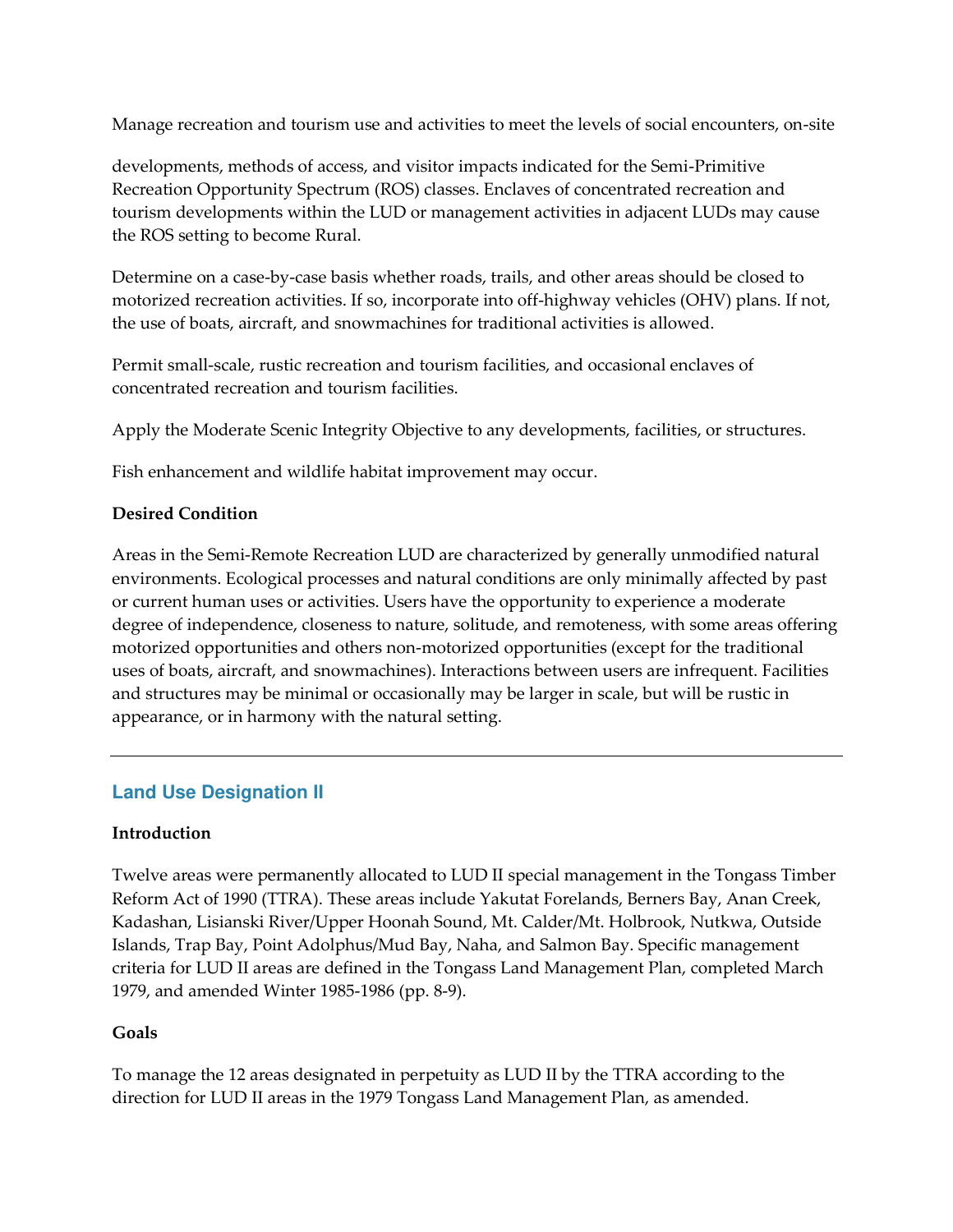Manage these areas in a roadless state to retain their wildland character.

## **Objectives**

Manage recreation and tourism use and activities to meet the levels of social encounters, on-site developments, methods of access, and visitor impacts indicated by the Primitive and Semi-Primitive Recreation Opportunity Spectrum (ROS) classes. Apply the LUD II direction from the 1979 Tongass Land Management Plan, which is summarized as follows:

- Prohibit commercial timber harvest. Permit salvage logging only to prevent significant damage to other resources. Allow personal use of wood for cabin logs, fuelwood, float logs, trolling poles, etc.
- Permit water and power developments if designed to be compatible with the primitive characteristics of the area.
- Permit roads only for access to authorized uses, transportation needs identified by the state, or vital linkages. (See the Standards and Guidelines in this prescription.)
- Allow mineral development.
- Permit access by boats, aircraft, and snowmachines, unless such uses become excessive.
- Permit fish and wildlife habitat improvements. Design structures to minimize the effects to recreation resources.
- Permit primitive recreational facilities.
- Generally exclude major concentrated recreational facilities.

Salvage logging, personal use of wood, water and power development, fish and wildlife habitat improvement, and research facilities will be designed to be compatible with the primitive characteristics of the area.

## **Desired Condition**

Areas in this LUD are characterized by extensive, generally unmodified natural environments, and retain their wildland character. Ecological processes and natural conditions are only minimally affected by past or current human uses or activities. Users have the opportunity to experience a high-to-moderate degree of independence, closeness to nature, solitude, and remoteness, and may pursue activities requiring self-reliance, challenge, and risk. Interactions between users are infrequent. Recreational facilities and structures are primitive.

## **Wild River**

## **Goals**

To manage designated river segments according to the Wild and Scenic Rivers Act (Public Law 90-542), National Wild and Scenic Rivers System; Final Revised Guidelines for Eligibility,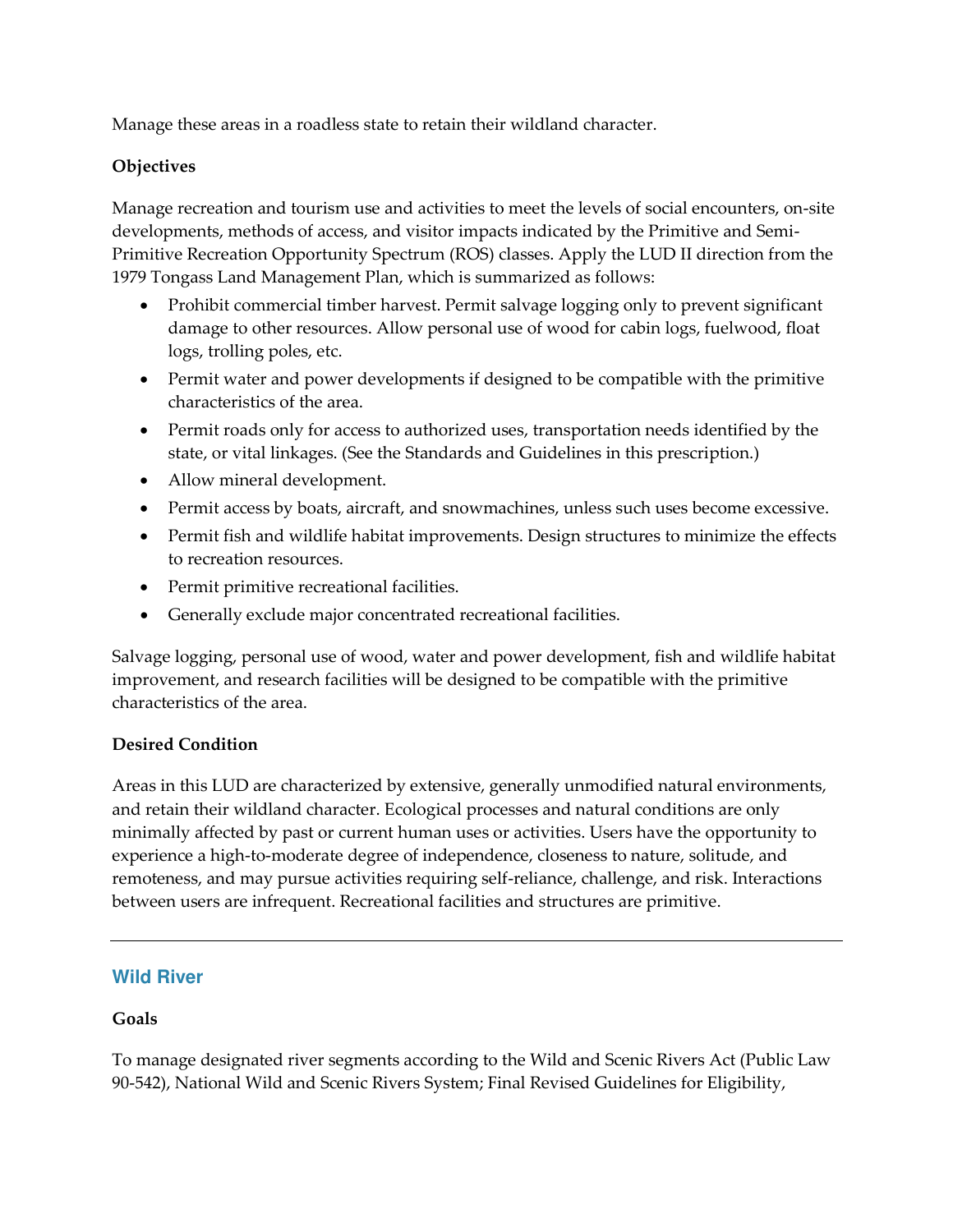Classification, and Management of River Areas (Federal Register Volume 47, Number 173, 1982), and direction in Forest Service manuals and handbooks.

To maintain, enhance, and protect the free-flowing character and outstandingly remarkable values of rivers and river segments designated as Wild Rivers and included in the National Wild and Scenic Rivers System.

To maintain Wild Rivers in a natural, free-flowing, unmodified condition, and provide recreation and tourism opportunities affording a high degree of independence, closeness to nature, and self-reliance.

To manage recommended Wild River segments to maintain their outstandingly remarkable values and classification eligibility until Congress designates the segments or decides not to designate them.

## **Objectives**

Manage Wild River segments to maintain an enduring wildland and free-flowing river resource, while providing for access and use consistent with the Wild and Scenic Rivers Act and the Alaska National Interest Lands Conservation Act of 1980 (ANILCA).

Withdraw Wild River segments from mineral entry when designated by Congress, subject to valid existing rights, and classify forested lands as unsuitable for timber production.

Manage recreation and tourism use and activities to meet the levels of social encounters, on-site developments, methods of access, and visitor impacts indicated for the Primitive or Semi-Primitive Recreation Opportunity Spectrum (ROS) classes.

Apply the High Scenic Integrity Objective within the river corridor.

## **Desired Condition**

Wild Rivers and river segments are in a natural, free-flowing, and undisturbed condition. Ecological processes and changes predominate. The outstandingly remarkable values for which the river was designated remain outstanding and remarkable. Recreation users have the opportunity for primitive and semi-primitive experiences, solitude, and remoteness in a natural setting. Interactions between users are infrequent, and evidence of human activities is minimal. Facilities and structures are rustic in appearance and promote primitive recreation and tourism experiences.

## **Scenic River**

**Goals**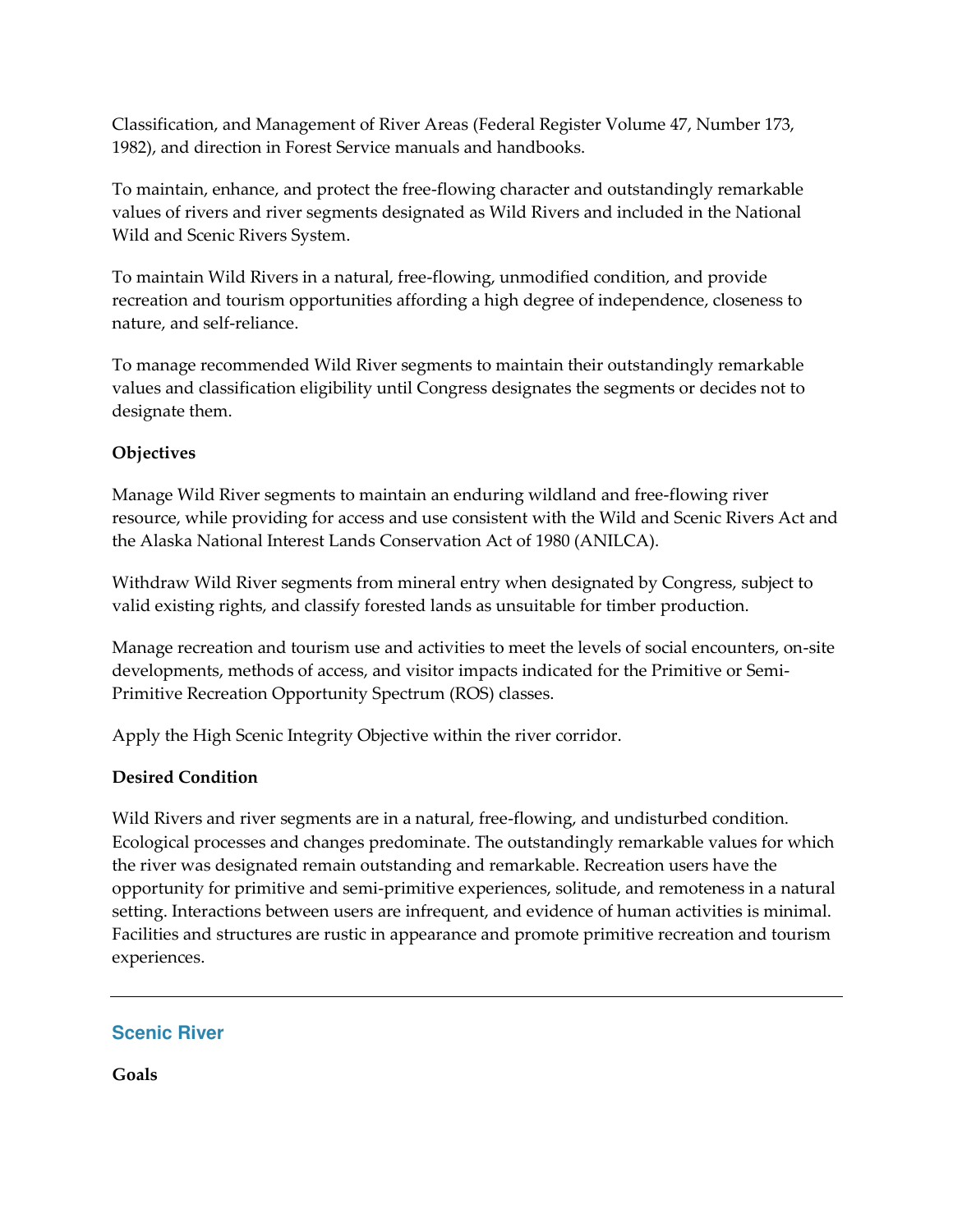To manage designated river segments according to the Wild and Scenic Rivers Act (Public Law 90-542), National Wild and Scenic Rivers System; Final Revised Guidelines for Eligibility, Classification, and Management of River Areas (Federal Register Volume 47, Number 173, 1982), and direction in Forest Service manuals and handbooks.

To maintain, enhance, and protect the free-flowing character and outstandingly remarkable values of rivers and river segments designated as Scenic Rivers and included in the National Wild and Scenic Rivers System.

To maintain Scenic Rivers in a natural or naturally appearing, free-flowing condition, and provide recreation and tourism opportunities meeting these expectations.

To manage recommended Scenic River segments to maintain their outstandingly remarkable values and classification eligibility until Congress designates the segments or decides not to designate them.

## **Objectives**

Manage Scenic River segments to maintain an enduring wildland and free-flowing river resource, while providing access and use consistent with the Wild and Scenic Rivers Act and the Alaska National Interest Lands Conservation Act (ANILCA).

Permit timber harvest on suitable forest lands if adjacent lands are being managed for that purpose, in accordance with the standards and guidelines for the stated Scenic Integrity Objectives.

Manage recreation and tourism use and activities to meet the levels of social encounters, on-site developments, methods of access, and visitor impacts indicated for the desired Recreation Opportunity Spectrum (ROS) class (generally Semi-Primitive).

Permit roads to provide access to, and occasionally cross, the river. Roads, except for short segments, are not visually evident to river users.

Apply the High Scenic Integrity Objective to foreground areas as seen from the river, roads, and trails, and Moderate for all other seen areas within the river corridor.

## **Desired Condition**

Scenic Rivers and river segments are in a generally unmodified, free-flowing condition. Ecological processes and changes may be somewhat affected by human uses. The outstandingly remarkable values for which the river was designated remain outstanding and remarkable. Recreation and tourism users have the opportunity for experiences ranging from Primitive to Roaded Natural in a natural-appearing setting. Resource activities within the river corridor are not visually evident to the casual observer. Interactions between users are moderate. Facilities and structures are rustic in appearance, and promote semi-primitive recreation experiences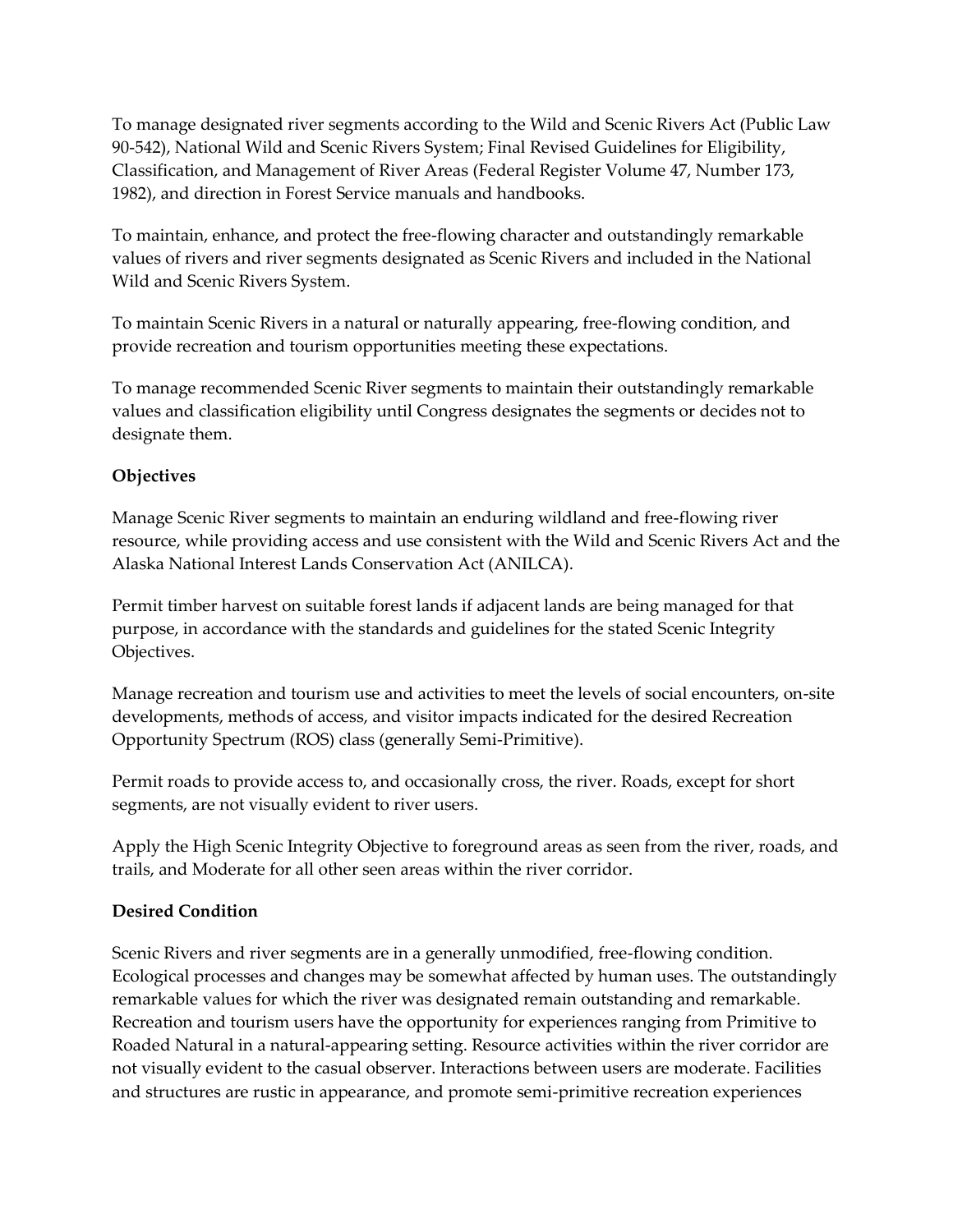and/or public safety. A yield of timber may be produced that contributes to the Forest-wide sustained yield.

## **Recreational River**

#### **Goals**

To manage designated river segments according to the Wild and Scenic Rivers Act (Public Law 90-542), National Wild and Scenic Rivers System; Final Revised Guidelines for Eligibility, Classification, and Management of River Areas (Federal Register Volume 47, Number 173, 1982), and direction in Forest Service manuals and handbooks.

To maintain, improve, and protect the essentially free-flowing character and outstandingly remarkable values of rivers and river segments designated as Recreational Rivers and included in the National Wild and Scenic Rivers System.

To provide recreation opportunities in a pleasing, though modified, generally free-flowing river setting, while allowing timber harvest, transportation, and other developments.

To manage recommended Recreational River segments to maintain their outstandingly remarkable values and classification eligibility until Congress designates the segments or decides not to designate them.

## **Objectives**

Manage Recreational River segments to maintain a free-flowing river resource, while providing for access and use consistent with the Wild and Scenic Rivers Act and the Alaska National Interest Lands Conservation Act of 1980 (ANILCA).

Permit timber harvest on suitable forest lands if adjacent lands are being managed for that purpose, in accordance with the standards and guidelines for the stated Scenic Integrity Objectives.

Manage recreation use and activities to meet the levels of social encounters, on-site developments, methods of access, and visitor impacts indicated for the desired Recreation Opportunity Spectrum (ROS) class (generally Roaded Natural).

Permit roads to access, parallel, or cross the river. In general, design access roads to accommodate passenger cars, and open them to public use.

Apply the Moderate Scenic Integrity Objective to foreground areas within the corridor seen from the river, roads, and recreation facilities, and Low to all other seen areas within the river corridor.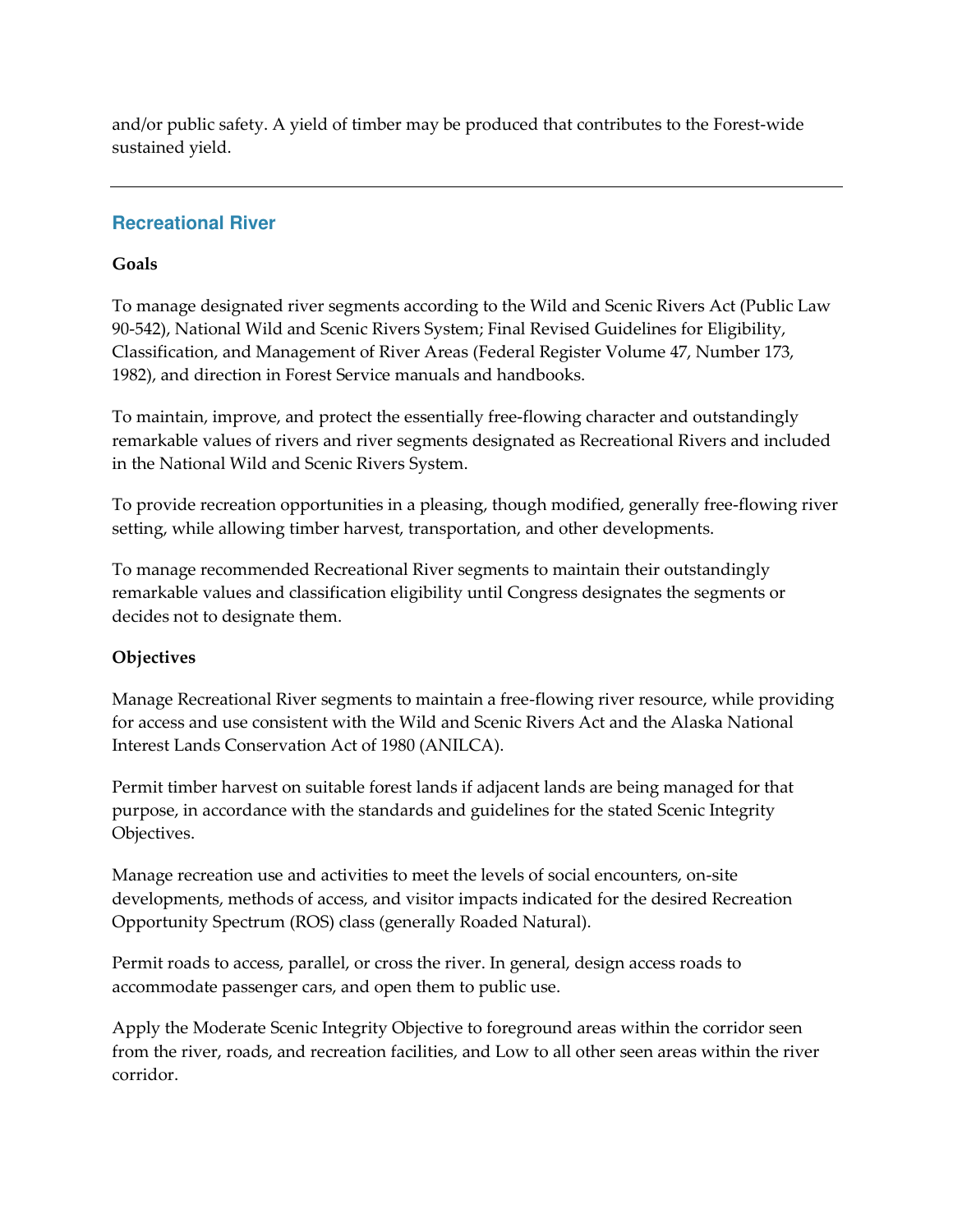#### **Desired Condition**

Recreational Rivers and river segments are in a generally unmodified to modified, essentially free-flowing condition. Ecological processes and changes may be affected by human uses. The outstandingly remarkable values for which the river was designated remain outstanding and remarkable. Recreation users have the opportunity for a variety and range of experiences in a modified but pleasing setting. Resource activities and developments may be present within the river corridor, and may dominate some areas. A variety of scenic conditions occur. Interactions between users may be moderate to high. A yield of timber may be produced, which contributes to Forest-wide sustained yield.

## **Experimental Forest**

#### **Goals**

To provide for long-term opportunities for forest research and demonstration essential to managing forest resources.

#### **Objectives**

The Director of the Pacific Northwest Research Station will prepare a development plan for each experimental forest in consultation with the Forest Supervisor designed to achieve the desired research objectives. Experimental forests are jointly administered by the Pacific Northwest Research Station and the Ranger District in which it is located.

Allow timber harvest, as specified in the development plan, for research and demonstration purposes. Timber harvest is not counted towards the Allowable Sale Quantity, and forest lands are classified as unsuitable for timber production.

Roads and trails will generally complement research and interpretation. Allow facilities necessary for ongoing research, as specified in the experimental forest's development plan.

Allow fish enhancement or wildlife improvement projects for research purposes, or if they are compatible with the establishment objectives of the experimental forest.

#### **Desired Condition**

Each experimental forest is managed for the purposes for which it was established. Ongoing research provides useful needed information for forest management. Non-research types of activities and uses may be compatible with, and do not interfere with, research or demonstration objectives. Opportunities for public use of roads may be present.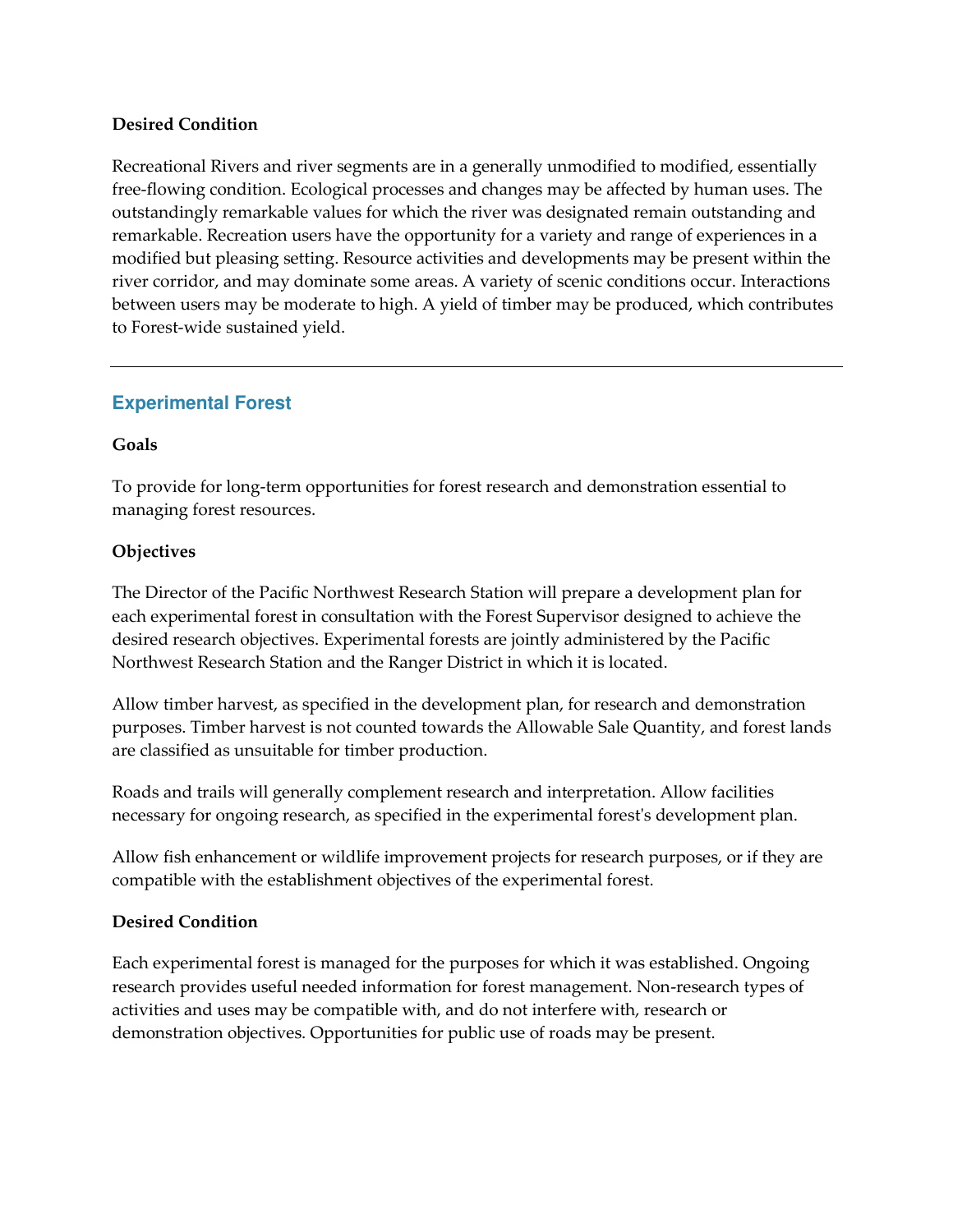# **Scenic Viewshed**

## **Goals**

To provide a sustained yield of timber and a mix of resource activities while minimizing the visibility of developments as seen from Visual Priority Travel Routes and Use Areas.

To recognize the scenic values of suitable forest lands viewed from selected popular roads, trails, water travel routes, recreation sites, bays, and anchorages, and to modify timber harvest practices accordingly.

To seek to provide a supply of timber from the Tongass National Forest that meets the annual and planning-cycle market demand, consistent with the standards and guidelines for this LUD.

## **Objectives**

Within this LUD, apply the Scenic Integrity Objective of High in the foreground distance zone and Moderate in the middleground and background distance zones, as seen from the Visual Priority Travel Routes and Use Areas (see Appendix F). Apply the Very Low Scenic Integrity Objective to all other areas.

Suitable forest lands are available for timber harvest. Utilize appropriate silvicultural systems consistent with the adopted Scenic Integrity Objectives. Other timber management considerations include:

- Seek to reduce clearcutting when other methods will meet land management objectives;
- Identify opportunities for diversifying the wood products industry (e.g., special forest products and value-added local production);
- Use forest health management to protect resource values;
- Improve timber growth and productivity on commercial forest lands;
- Plan, inventory, prepare, offer, sell, and administer timber sales and permits to ensure the orderly development of timber production; and
- Emphasize the overall reduction of costs, increase of revenues, and improvement of public service within the timber program.

Perform viewshed analysis in conjunction with project development to provide direction for retaining or creating a scenically attractive landscape over time, and for rehabilitation of areas overly modified in the past.

Provide a spectrum of recreation and tourism opportunities consistent with the capabilities of this LUD.

Semi-primitive to roaded experiences may be offered.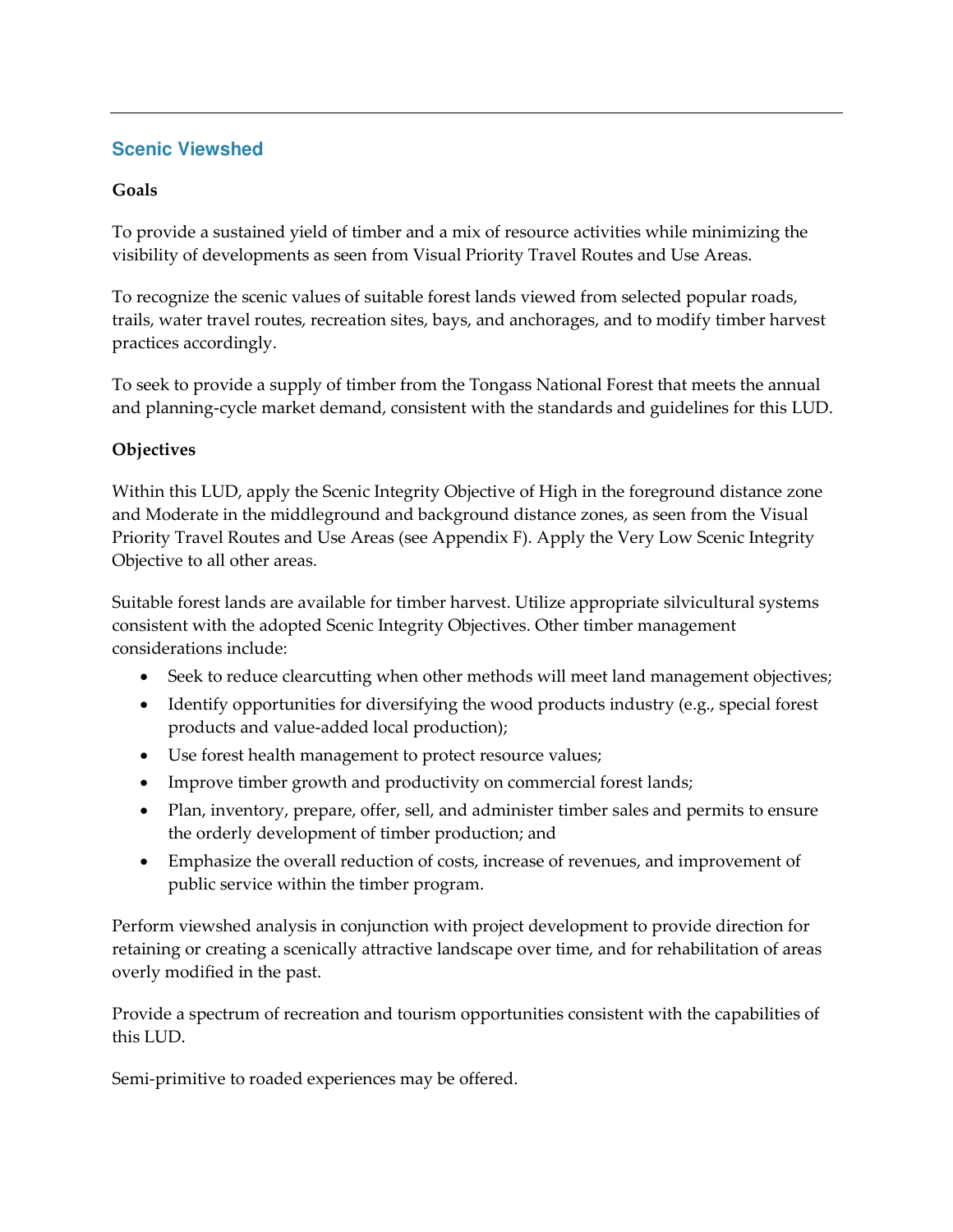Design roads and trails to be compatible with the characteristic landscape.

Extend rotations, as necessary, to meet the Scenic Integrity Objectives.

#### **Desired Condition**

In areas managed under the Scenic Viewshed LUD, forest visitors, recreationists, and others using identified popular travel routes and use areas will view a natural-appearing landscape (refer to Appendix F). Management activities in the foreground will not be evident to the casual observer. Activities in the middleground and background will be subordinate to the characteristic landscape. Areas topographically screened from Visual Priority Travel Routes and Use Areas may be heavily modified. Within these viewsheds, even-aged timber harvest units are typically small and affect only a small percentage of the seen area. At any given point in time, roads, facilities, and other structures are either not visually evident or are subordinate to the landscape. A variety of successional stages providing wildlife habitat occur, although late successional stages predominate. Recreation and tourism opportunities in a range of settings are available. In the areas managed for High or Moderate Scenic Integrity Objectives, timber yields will generally be obtained through the use of small openings or uneven-aged systems. A yield of timber is produced, which contributes to Allowable Sale Quantity.

## **Modified Landscape**

#### **Goals**

To provide a sustained yield of timber and a mix of resource activities while minimizing the visibility of developments in the foreground distance zone.

To recognize the scenic values of suitable forest lands viewed from identified popular roads, trails, marine travel routes, recreation sites, bays, and anchorages, and to modify timber harvest practices accordingly.

To maintain and promote wood production from suitable forest lands, providing a continuous supply of wood products to meet society's needs.

To seek to provide a supply of timber from the Tongass National Forest that meets the annual and planning-cycle market demand, consistent with the standards and guidelines for this LUD.

## **Objectives**

Within this LUD, apply the Scenic Integrity Objective of Moderate in the foreground distance zone and Low in the middleground and background distance zones, as seen from the Visual Priority Travel Routes and Use Areas (see Appendix F). Apply the Very Low Scenic Integrity Objective to all other areas.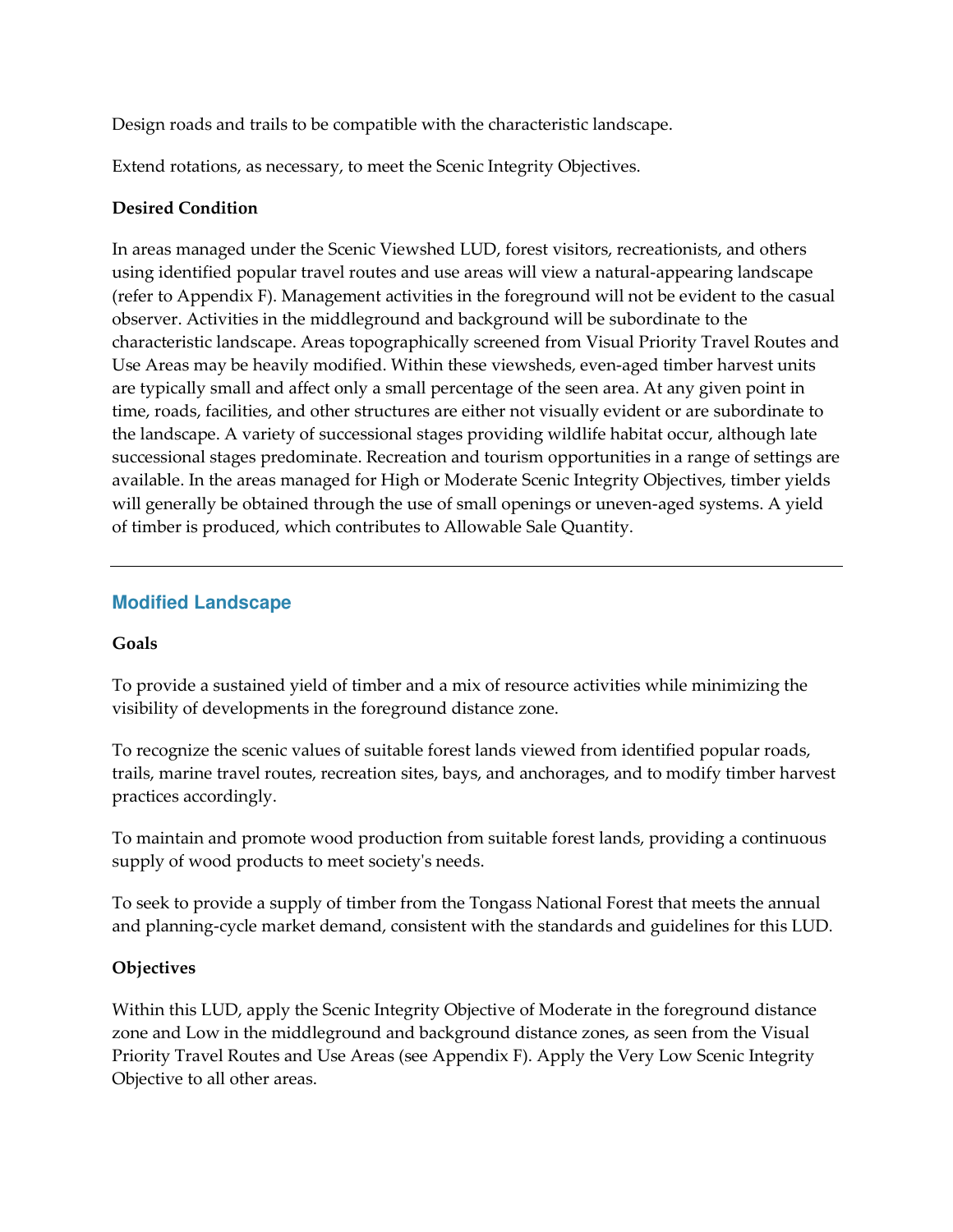Suitable forest lands are available for timber harvest. Utilize appropriate silvicultural systems consistent with the adopted Scenic Integrity Objectives. Other timber management considerations include:

- Seek to reduce clearcutting when other methods will meet land management objectives;
- Identify opportunities for diversifying the wood products industry (e.g., special forest products and value-added local production);
- Use forest health management to protect resource values;
- Improve timber growth and productivity on commercial forest lands;
- Plan, inventory, prepare, offer, sell, and administer timber sales and permits to ensure the orderly development of timber production;
- Emphasize the overall reduction of costs, increase of revenues, and improvement of public service within the timber program.

Provide a spectrum of recreation and tourism opportunities consistent with the capabilities of this LUD. Semi-Primitive Non-Motorized to Roaded experiences may be offered. Avoid changing Semi-Primitive Non-Motorized settings to Roaded when feasible.

Design roads and associated rock quarries to meet the applicable Scenic Integrity Objective.

#### **Desired Condition**

In areas managed under the Modified Landscape LUD, forest visitors, recreationists, and others using popular Travel Routes and Use Areas will view a somewhat modified landscape (refer to Appendix F). Management activities in the visual foreground will be subordinate to the characteristic landscape, but may dominate the landscape in the middle and backgrounds. Within the foreground, timber harvest units are typically small and affect only a small percentage of the seen area at any one point in time. Roads, facilities, and other structures are also subordinate to the foreground landscape. Recreation opportunities associated with naturalappearing to modified settings are available. A variety of successional stages provide a range of wildlife habitat conditions. A yield of timber is produced, which contributes to Forest-wide sustained yield.

# **Timber Production**

#### **Goals**

To maintain and promote wood production from suitable forest lands, providing a continuous supply of wood to meet society's needs.

To manage these lands for sustained long-term timber yields.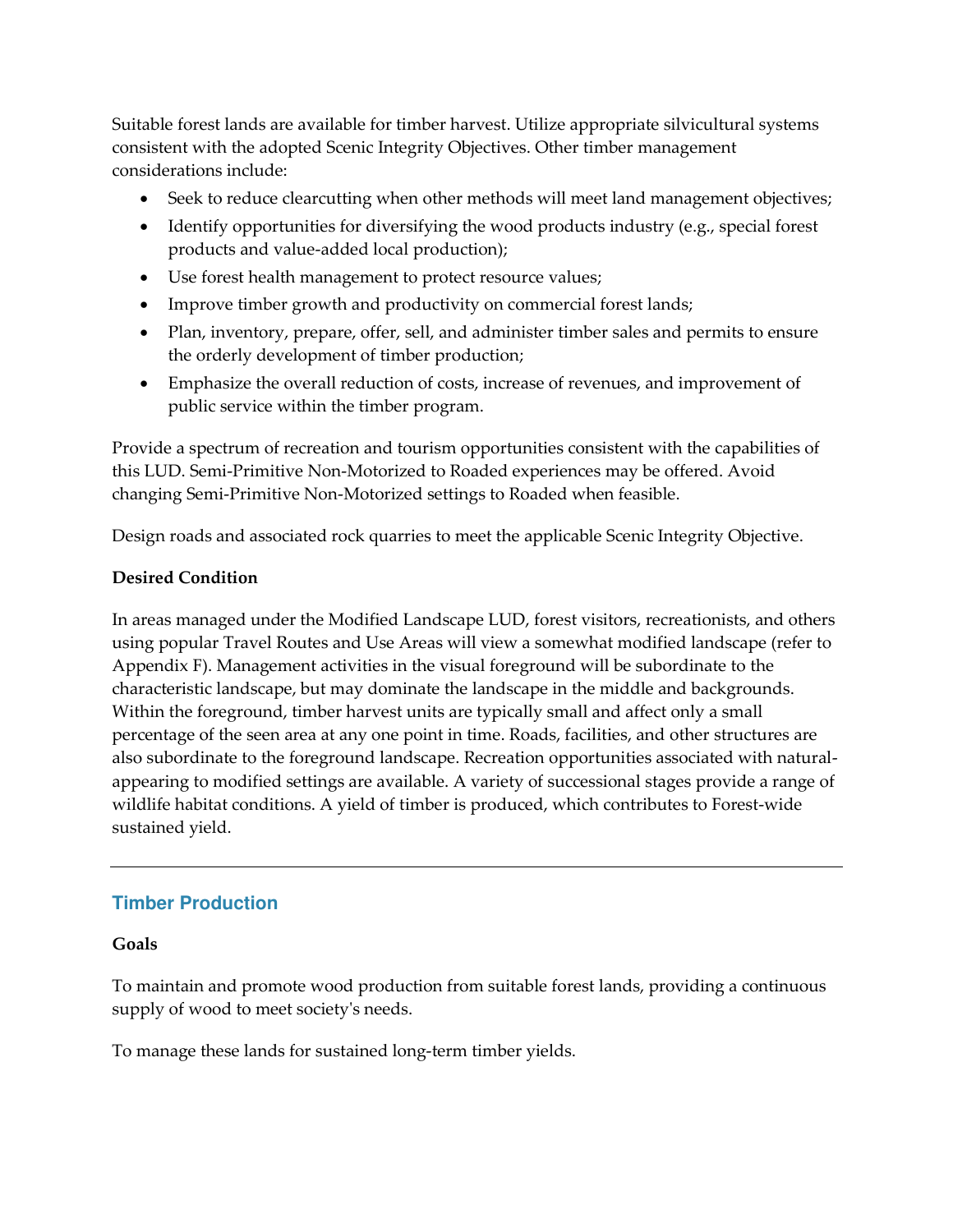To seek to provide a supply of timber from the Tongass National Forest that meets the annual and planning-cycle market demand, consistent with the standards and guidelines for this LUD.

## **Objectives**

Within this LUD, apply the Scenic Integrity Objectives of Low in the foreground distance zone, as seen from Visual Priority Travel Routes and Use Areas (see Appendix F). Apply the Very Low Scenic Integrity Objective to all other areas.

Locate and design timber harvest activities primarily to meet timber objectives. Suitable forest lands are available for timber harvest; appropriate silvicultural systems may be used. Other timber management objectives include:

- Seek to reduce clearcutting when other cutting methods will meet land management objectives;
- Identify opportunities for diversifying the wood products industry (e.g., special forest products, and value-added local production);
- Use forest health management to protect resource values;
- Improve timber growth and productivity on commercial forest lands;
- Plan, inventory, prepare, offer, sell and administer timber sales and permits to ensure the orderly development of timber production;
- Emphasize the overall reduction of costs, increase of revenues, and improvement of public service within the timber program.

Provide a spectrum of recreation and tourism opportunities consistent with the capabilities of this LUD. Manage recreation and tourism use to be compatible with timber production objectives. Manage changed recreation settings in accordance with the appropriate Recreation Opportunity Spectrum (ROS) class.

Plan a transportation network of roads and helicopter access that will eventually access most of the suitable forest lands for standard logging or helicopter yarding systems and transition to young-growth management.

## **Desired Condition**

Suitable forest lands are managed for the production of sawtimber and other wood products on an even-flow, long-term sustained yield basis; the timber yield produced contributes to Allowable Sale Quantity. An extensive road system provides access for timber management activities, recreation uses, hunting and fishing, and other public and administrative uses; some roads may be closed, either seasonally or year-long, to address resource concerns. Management activities will generally dominate most seen areas. Tree stands are healthy and with a mix of age classes from young stands to trees of harvestable age, often in 40- to 100-acre stands. Recreation opportunities, associated with roaded settings from Semi-Primitive to Roaded Modified, are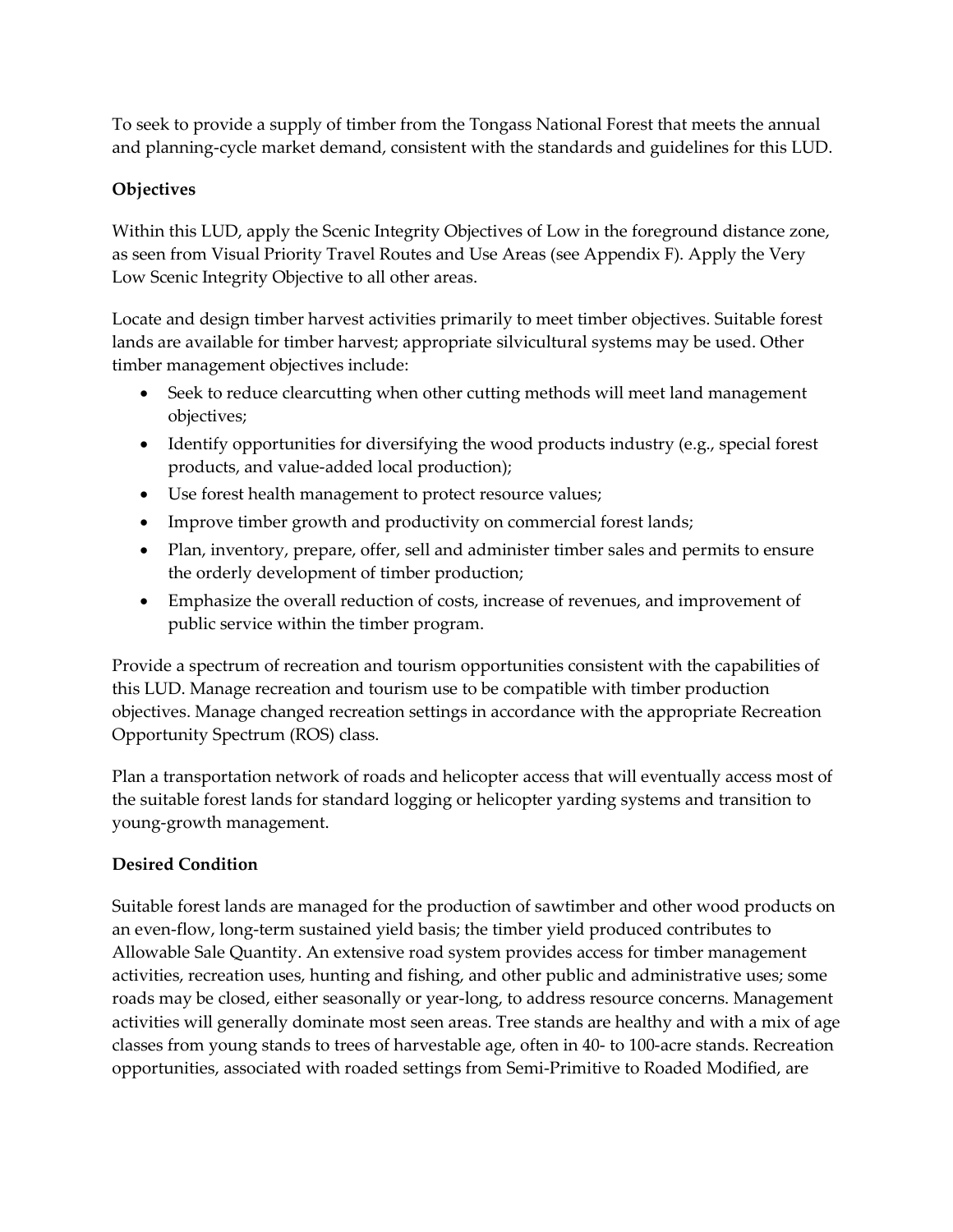available. A variety of wildlife habitats, predominantly in the early and middle successional stages, are present.

## **Minerals**

#### **Goals**

To encourage the prospecting, exploration, development, mining, and processing of locatable minerals in areas with the highest potential for minerals development.

To ensure minerals are developed in an environmentally sensitive manner and other highvalued resources are considered when minerals developments occur.

## **Objectives**

Apply this management prescription to the project areas of currently approved Minerals Plan of Operations. Use the prescription as criteria in the planning and design of proposed mineral developments and Plan of Operations. During the period before approval of the Plan of Operations, the underlying (initial) LUD(s) continue to apply to the project area.

Use the following as guidance for minerals activities:

- Authorize special uses that facilitate such activities;
- Allow reasonable access, consistent with other resource values;
- Apply the Low Scenic Integrity Objective to foreground areas viewed from the Visual Priority Travel Routes and Use Areas (Appendix F); otherwise, the Very Low objective applies; and
- Maintain present and continued soil productivity and water quality to the extent feasible. Apply Best Management Practices (BMPs) and meet State Water Quality Standards.

Use the following as guidance for non-minerals activities:

- Authorize special uses that will not substantially conflict with present or anticipated mineral-related activities;
- Limit new recreation facilities to those compatible with mineral developments; and
- Manage recreation settings and opportunities to be as compatible as possible with the initial LUD.

Maintain the present and continued productivity of anadromous fish and other foodfish habitat, as well as wildlife habitats, to the maximum extent feasible. Stress the protection of fish and wildlife habitats to prevent or minimize the need for mitigation.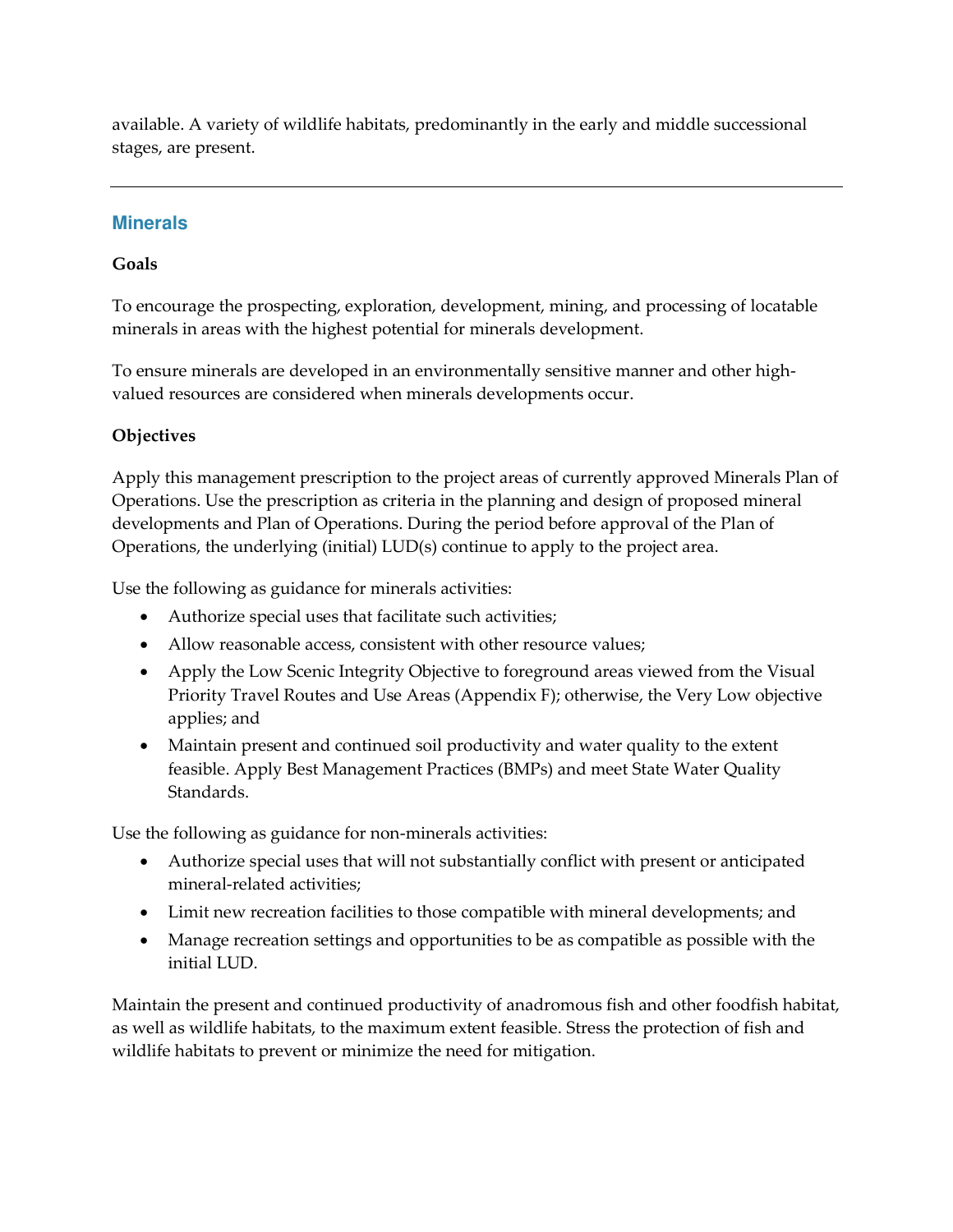Rehabilitate soil and water resources and fish and wildlife habitats after the completion of mining operations.

After the completion of mining activities and restoration, manage the area according to the original LUD.

#### **Desired Condition**

During mining operations, mining activities are limited to the area necessary for their efficient, economic, and orderly development. Mining is carried out so that any effects on other resources are minimized to the extent feasible, all minimum legal resource protection requirements are met, and other resource uses and activities in the area do not conflict with mining operations. After the completion of mining, affected areas are reclaimed and, in most cases, the area once again provides the settings and opportunities of the original LUD.

#### **Transportation and Utility System**

#### **Goals**

To provide for, and/or facilitate the development of, existing and future major public Transportation and Utility Systems, including those identified by the State of Alaska and the Alaska Energy Authority.

#### **Objectives**

Apply this management prescription to existing major systems corridors. Use the prescription as criteria in the planning and design of future system corridors. The corridors shown on the Land Use Designations (LUD) Map (2007) do not include viable routes that may be considered during project analysis. Consideration of alternate routes that meet corridor objectives while reducing costs and/or minimizing resource impacts is encouraged. During the period before actual construction of new systems occurs, the management prescription(s) of the (initial) LUD(s) underlying the corridors will remain applicable. Upon initiation of construction, and during system operation, this management prescription will apply. The Transportation Utility System (TUS) LUD takes precedence over any underlying LUD (subject to applicable laws) regardless of whether the underlying LUD is a TUS Avoidance LUD or not. As such, it represents a "window" through the underlying LUD through which roads and/or utilities can be built.

For application of this LUD, "major systems" are defined as state and federal highways, railroads, public hydroelectric power projects and associated facilities, powerlines 66 kV or greater, and pipelines 10 inches or greater in diameter.

Allow special uses and facilities not related to transportation or utility systems, if compatible with present or future systems.